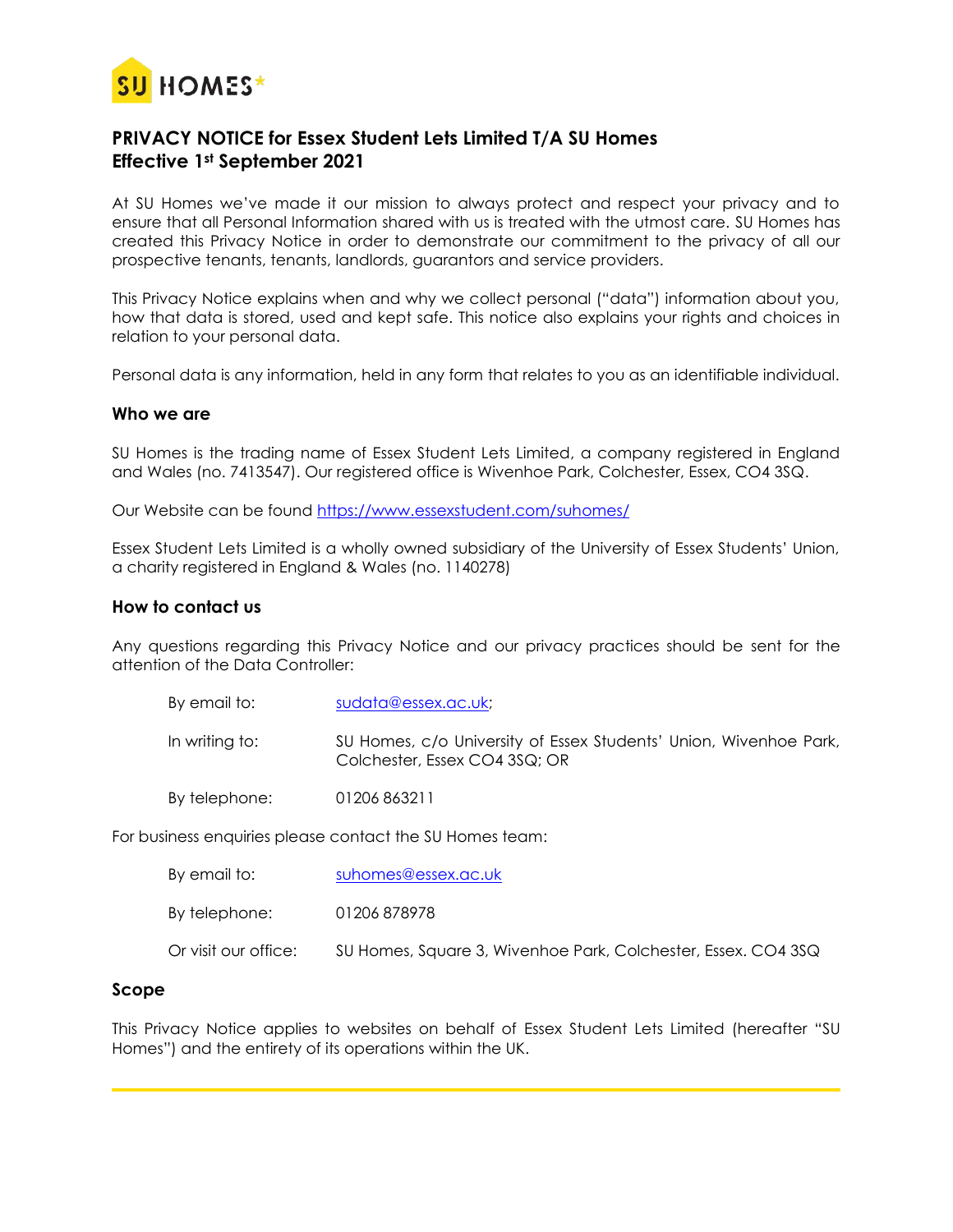# **CONTENTS**

How Do We Collect Information From You? What Type Of Personal Information Do We Collect? How We Use Your Personal Information Lawful Basis For processing Your Personal Information How We Process Your Personal Information Your Choices and Access to Your Personal Information Sharing Personal Information with Third Parties Personal Information Security Cookies & Web Beacons Changes to This Privacy Notice Data Controller

### **How Do We Collect Information From You?**

#### • **Information you give us directly**

For example:

When you register to receive property details from us When you enter into a contract with us When you complete a survey When you correspond with us

#### • **When you visit our website**

It is standard practice for web servers to collect data automatically about all requests for files (web pages, images, etc.). Data automatically collected will include:

- **•** your IP address
- **•** details about your web browser
- details about files requested
- date and time of requests for each file requested
- **•** the referring page, if any, from which you may have followed a hyperlink
- search times and search results
- **•** the domain from which your request originated
- your username, if you have authenticated with the web server

This information is used to improve the services we offer.

Information on the use of cookies can be found under the "Cookies and Web Beacons" section below.

Some websites of the Union may contain links to websites not owned or operated by the Union. The Union is not responsible for the content, privacy policies, or practices of those websites. We recommend that you review the privacy policies of each site you visit.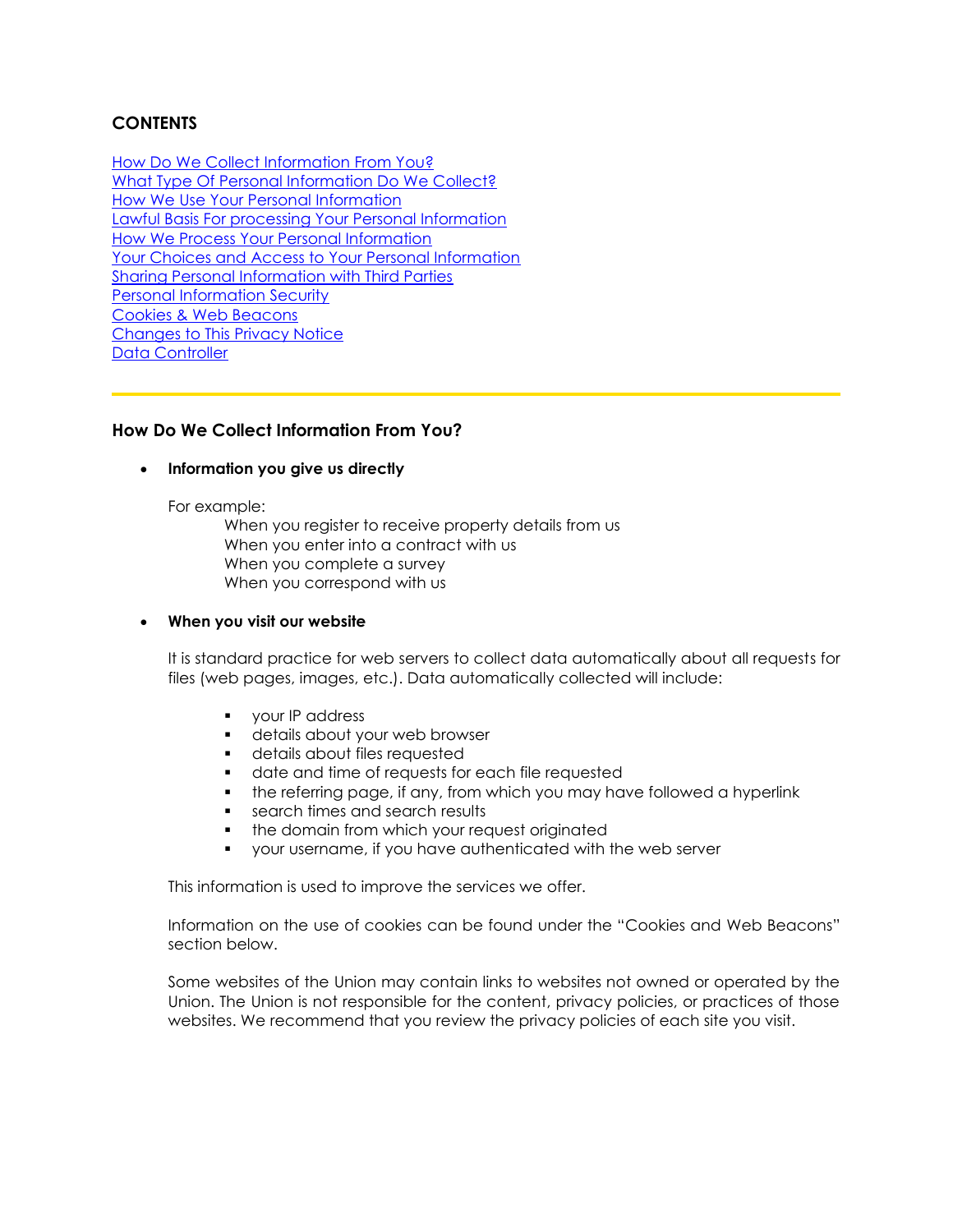### • **Social Media**

When you interact with us on social media platform such as Facebook and Twitter we may obtain information about you (for example when you tag us in on photos). The information we receive will depend on the privacy preferences you have set up on those types of platforms.

### **What Type Of Personal Information Do We Collect?**

"**Personal Information**" that will be collected or processed by SU Homes includes:

| <b>Tenants/Prospective tenants</b> | <b>Landlords</b>                       |
|------------------------------------|----------------------------------------|
| Name                               | Name                                   |
| Address                            | Address                                |
| Telephone number                   | Telephone number                       |
| Email address                      | Email address                          |
| <b>Bank account details</b>        | <b>Bank Account details</b>            |
| ID (e.g. Driving licence)          | ID (e.g. Driving licence)              |
| Student registration ID (PRID)     | Proof of address                       |
| Passport details                   | Land registry records                  |
| Visa details (where applicable)    | NRL Approval number (where applicable) |
| Course                             | Insurance details                      |
| Next of Kin contact details        |                                        |
| Date of birth                      |                                        |
| Nationality                        |                                        |
| <b>Guarantors</b>                  | <b>Service Providers</b>               |
| Name                               | Name                                   |
| Address                            | Address                                |
| Telephone number                   | Telephone number                       |
| Email address                      | Email address                          |
| ID (e.g. Driving licence)          | <b>Bank Account details</b>            |
| Proof of address                   | Insurance details                      |
| Salary confirmation                |                                        |
|                                    |                                        |

Some web browsers may transmit "do not track" signals. Web browsers may incorporate or activate these features differently, making it unclear if users have consciously activated them. As a result, at this time we do not take steps to respond to such signals.

SU Homes may collect Personal Information in a variety of ways including directly from tenants and landlords while online when you use any of our online tools or features or applications.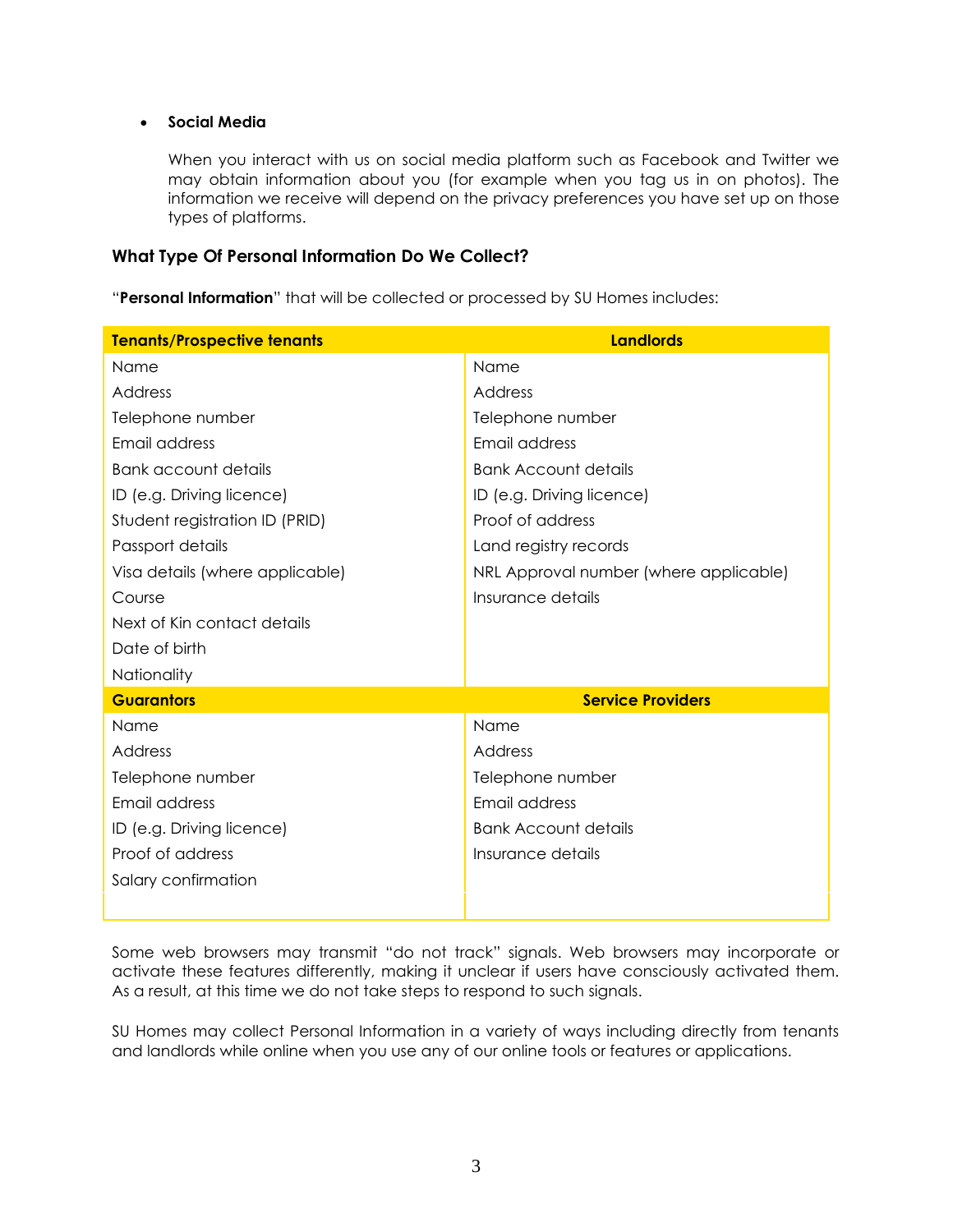## **How We Use Your Personal Information**

SU Homes collects and uses your Personal Information to:

- Enable the fulfilment of contractual requirements with you
- Facilitate the collection and payment of rent and deposits etc.
- Enable the registration of deposits with the DPS
- Enable the provision of property maintenance services
- Evaluate and improve our services to you

We process Personal Information submitted by tenants, landlords, guarantors and service providers for the purpose of providing the above-referenced services (collectively, the "**Services**") to tenants, landlords, guarantors and service providers. To fulfill these purposes, we may access Personal Information to provide the Services, to prevent or address service or technical problems, to respond to customer support matters, to follow the instructions of a customer who submitted the Personal Information, or in response to contractual requirements with our tenants, landlords, guarantors and service providers.

## **Lawful Basis For Processing Your Personal Information**

#### **Contractual**

Where you have entered into a contract with SU Homes, such as a Tenancy Agreement, we will process your Personal Information in order to meet our obligations and exercise our rights in terms of that contract.

#### **Consent**

There may be some occasions where we seek your consent to process Personal Information but in those cases we will provide full details of what SU Homes is seeking consent for, so that you will be able to carefully consider whether to provide that consent.

### **Legal**

If the law requires us to, we may need to collect and process your data, for example for the purpose of confirming your right to rent in the UK.

#### **Legitimate Interest**

In other cases, the Union has a legitimate interest in processing Personal Information in a way which might be reasonably expected for the purpose of a client relationship.

## **How We Process Your Personal Information**

When processing Personal Information SU Homes ensures that:

- it is processed lawfully, fairly and in a transparent manner ('lawfulness, fairness and transparency');
- it is collected for specified, explicit and legitimate purposes and not further processed in a manner that is incompatible with those purposes; ('purpose limitation')
- it is all adequate, relevant and limited to what is necessary in relation to the purposes for which the Personal Information is processed; ('data minimisation')
- it is all accurate and, where necessary, kept up to date and that reasonable steps will be taken to ensure that Personal Information that is inaccurate, having regard to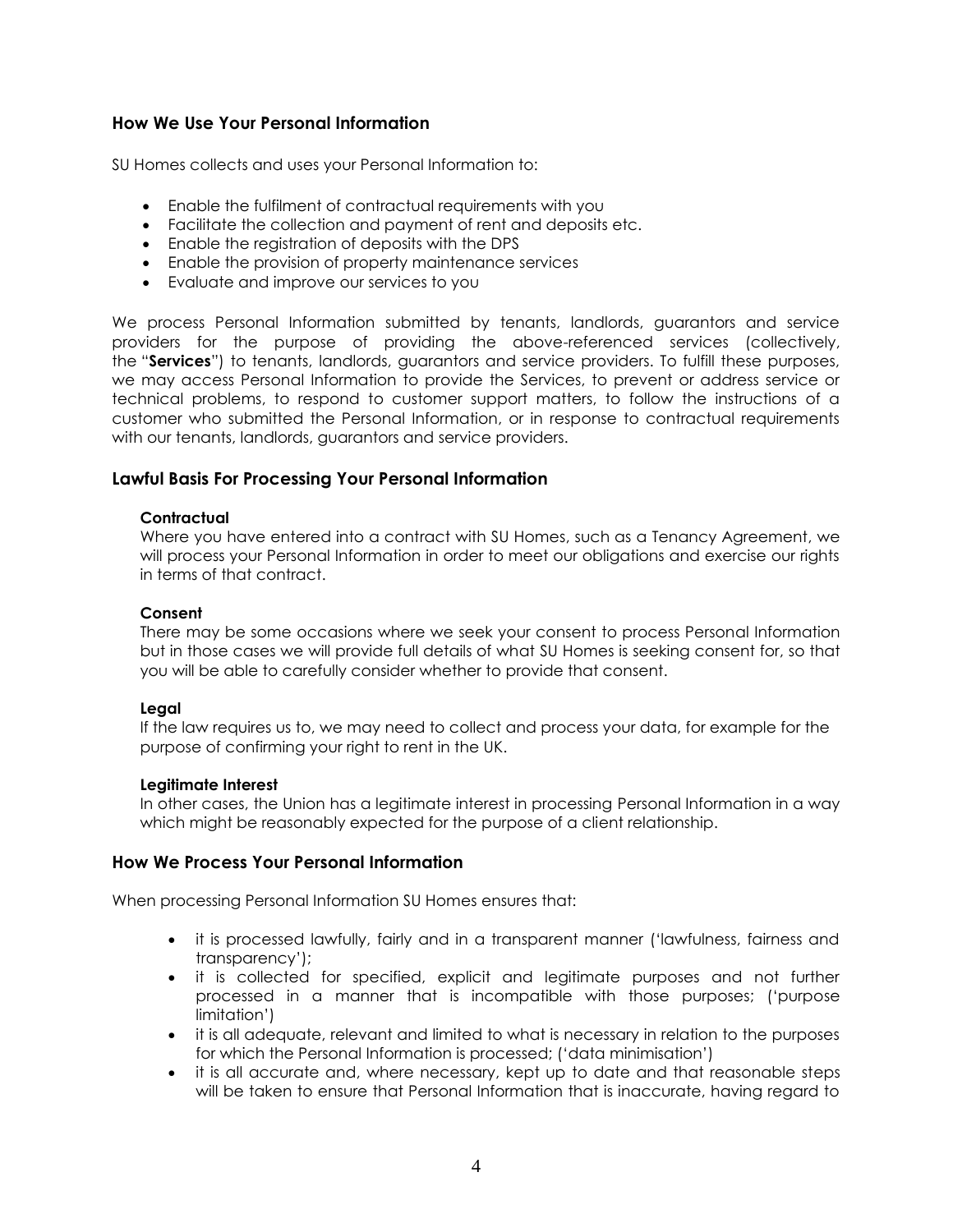the purposes for which they are processed, are erased or rectified without delay ('accuracy')

- it is kept in a form which permits identification of you for no longer than is necessary for the purposes for which the Personal Information is processed; ('storage limitation')
- it is processed in a manner that ensures appropriate security of the personal data, including protection against unauthorised or unlawful processing and against accidental loss, destruction or damage, using appropriate technical or organisational measures ('integrity and confidentiality').

SU Homes will facilitate any request from you to exercise you rights under data protection law and the General Data Protection Regulation as appropriate, always communicating in a concise, transparent, intelligible and easily accessible form and without undue delay.

SU Homes will also:

- ensure that the legal basis for processing Personal Information is identified in advance and that all processing complies with the law.
- not do anything with your Personal Information that you would not expect given the content of this policy.
- ensure that appropriate information is provided advising how and why Personal Data is being processed, and in particular advising data subjects of their rights.
- only collect and process the Personal Information that we need for the purposes we have identified in advance.
- ensure that as far as possible the Personal Information we hold is accurate, or a system is in place for ensuring that it is kept up to date as far as possible.
- only hold onto your Personal Information for as long as it is needed after which time we will securely erase or delete the personal data. SU Homes Data Retention Policy sets out the appropriate period of time.
- ensure that appropriate security measures are in place to ensure that Personal Information can only be accessed by those who need to access it and that it is held and transferred securely.

## **Your Choices and Access to Your Personal Information**

### **Direct Mailing:**

SU Homes will only send direct mail via email or post if you have opted in to receive such information. You can opt out from receiving these communications at any time by following the opt out instructions provided in the email or written correspondence.

SU Homes honors a "once out – always out" policy. Once you opt out, you are opted out of that type of communication and that brand until we are explicitly told in writing to opt you back in.

SU Homes may send you periodic information via email or post for legitimate interest purposes. These communications will provide updates and information that would be reasonably expected in a client relationship. These communications may be in the form of a newsletter or email updates. You have the right to opt out of receiving these communications by contacting SU Homes directly via email, post, telephone, or by visiting the SU Homes office. The Business contact details for SU Homes can be found above under "How to contact us".

**Subject access:** the right to request information about how Personal Information is being processed including whether Personal Information is being processed and the right to be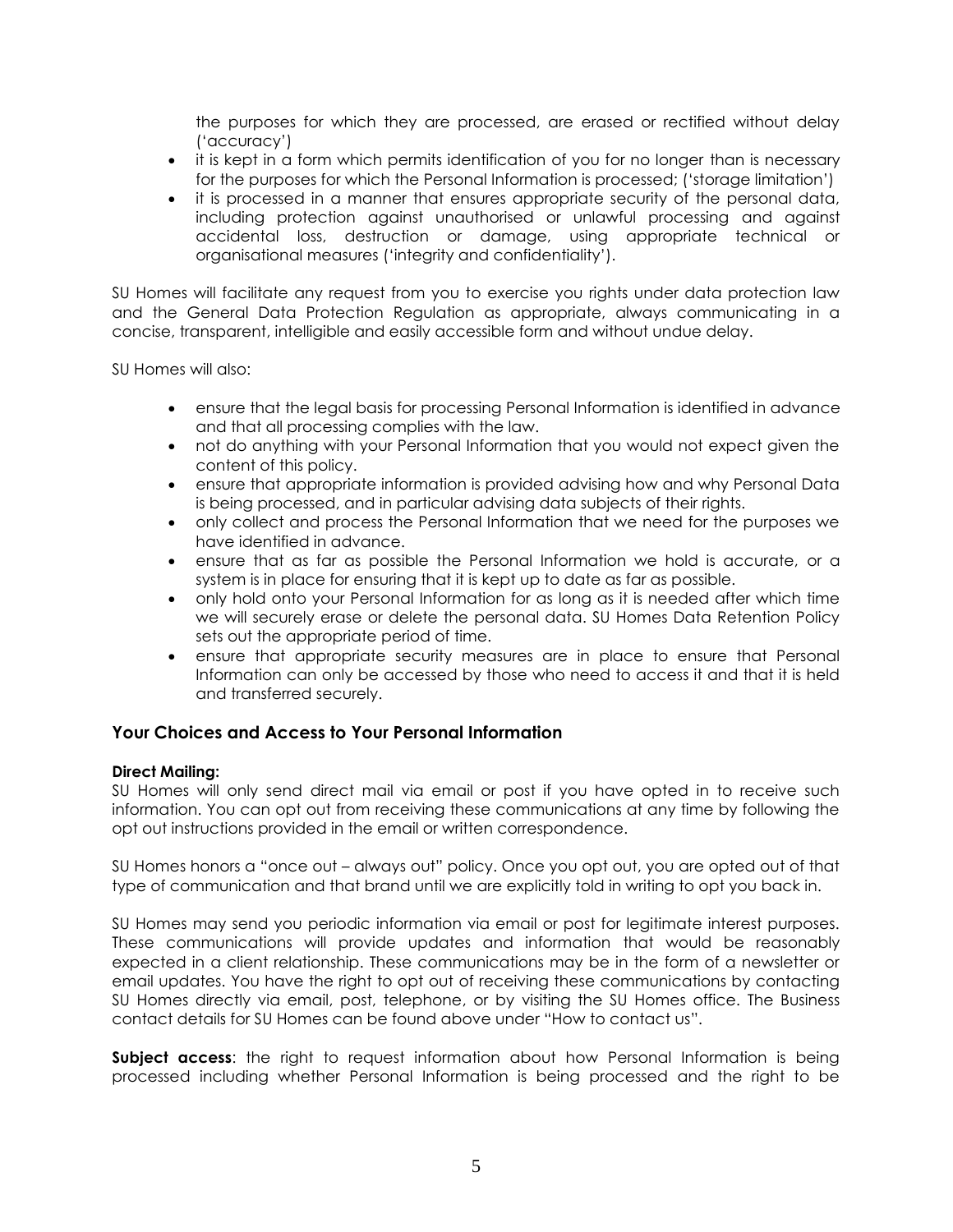allowed access to that data and to be provided with a copy of that data along with the right to obtain the following information:

- the purpose of the processing
- the categories of personal data
- the recipients to whom data has been disclosed or which will be disclosed
- the retention period
- the right to lodge a complaint with the ICO in the United Kingdom
- the source of the information if not collected direct from the subject
- the existence of any automated decision making.

**Rectification:** the right to allow a data subject to rectify inaccurate Personal Information concerning them.

**Erasure:** the right to have data erased and to have confirmation of erasure, but only where:

- the data is no longer necessary in relation to the purpose for which it was collected; or
- where consent is withdrawn; or
- where there is no legal basis for the processing; or
- there is a legal obligation to delete data.

**Restriction of processing:** the right to ask for certain processing to be restricted in the following circumstances:

- if the accuracy of the personal data is being contested; or
- if our processing is unlawful but the data subject does not want it erased; or
- if the data is no longer needed the data for the purpose of the processing but it is required by the data subject for the establishment, exercise or defence of legal claims; or
- if the data subject has objected to the processing, pending verification of that objection.

**Data portability:** the right to receive a copy of Personal Information which has been provided by the data subject and which is processed by automated means in a format which will allow the individual to transfer the data to another data controller.

**Object to processing:** the right to object to the processing of Personal Information relying on the legitimate interests processing condition unless SU Homes can demonstrate compelling legitimate grounds for the processing which override the interests of the data subject or for the establishment, exercise or defence of legal claims.

Personal Information is to be used for a purpose other than those for which it was originally collected or subsequently authorised by such user. We will treat as sensitive any Personal Information received from a third party where the third party identifies and treats it as sensitive.

## **Sharing Personal Information with Third Parties**

We may pass your Personal Information to our carefully selected third party providers, suppliers, and agents for the purpose of providing services to you on our behalf or providing services to support the Union's functions, such as email, website, payment processing and market research. We will also share information with associated parties, such as our Data Controller, the University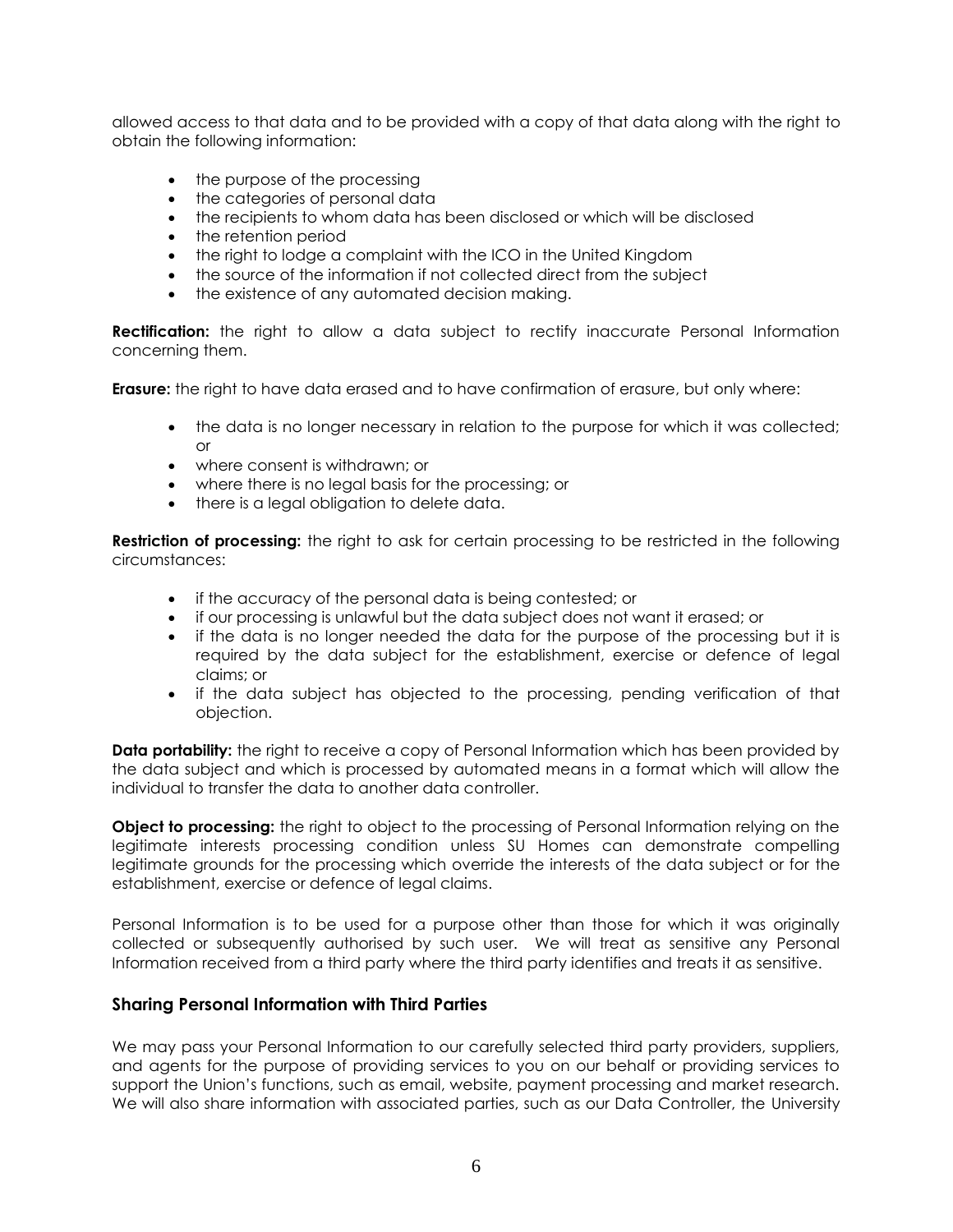of Essex Students Union and its subsidiary UESU Ltd and the University of Essex. We may also transfer personal information to agents for email marketing purposes.

In order to provide for adequate protection of your Personal Information, we have in place security and contractual arrangements with such third parties, agents and suppliers to ensure the protection of your Personal Information. If Personal Information is transferred from within the UK to a jurisdiction outside the EEA, it is done so under a Data Transfer Agreement, which contains standard data protection contract clauses, which have been adopted by the European Commission, and where safeguards have been put in place for personal information that is transferred outside of the EEA. By submitting your Personal Information to us, you agree to this transfer, storing or processing. We will take all steps reasonably necessary to ensure that your data is treated securely and in accordance with this Privacy Notice.

SU Homes (as a trading subsidiary of the University of Essex Students' Union) and the University of Essex work in partnership to improve the student experience, retention and representation and may collaborate on joint initiatives and service provision to help deliver these aims. Both entities also have a shared responsibility to look after the welfare and security of students of the University of Essex. In addition the Union occupies premises owned by the University of Essex and therefore shares a number of services provided directly by the University and third party providers. We may share data with the University of Essex for the purposes of:

- Referrals in connection with accommodation issues, with your consent
- Anonymised statistics and student feedback to aid the evaluation and improvement of student services
- Incident management, health & safety, security, welfare and crime prevention

We have in place an Information Sharing Agreement with the University of Essex in order to provide adequate protection of your personal information.

In addition to disclosures to third party providers and Agents as described above, we may disclose or transfer Personal Information in connection with, or during negotiations of, any merger, sale of company assets, product lines or divisions, or any financing or acquisition. We may also disclose Personal Information to prevent damage or harm to us, our Services, or any person or property, or if we believe that disclosure is required by law (including to meet national security or law enforcement requirements), or in response to a lawful request by public authorities. Except as described in this Privacy Notice, we will not otherwise disclose Personal Information to third parties unless you have been provided with an opportunity to opt in to such disclosure.

SU Homes does not release the Personal Information it collects from you to any unrelated third parties so that they may send you commercial promotions or offers for products or services.

Except as described in this Privacy Notice, we will not otherwise disclose personal data to any third parties unless you have provided consent to such disclosure and, in the case of personal data collected from children, the appropriate verifiable consent is obtained.

If an individual wishes to opt out or limit the use and disclosure of their personal data to a third party or a use that is incompatible with the purpose for personal data was originally collected or authorised, the individual may send such request to sudata@essex.ac.uk.

When SU Homes transfers Personal Information to countries other than the country where it was provided, we do so in compliance with applicable data protection laws. Copies of the Personal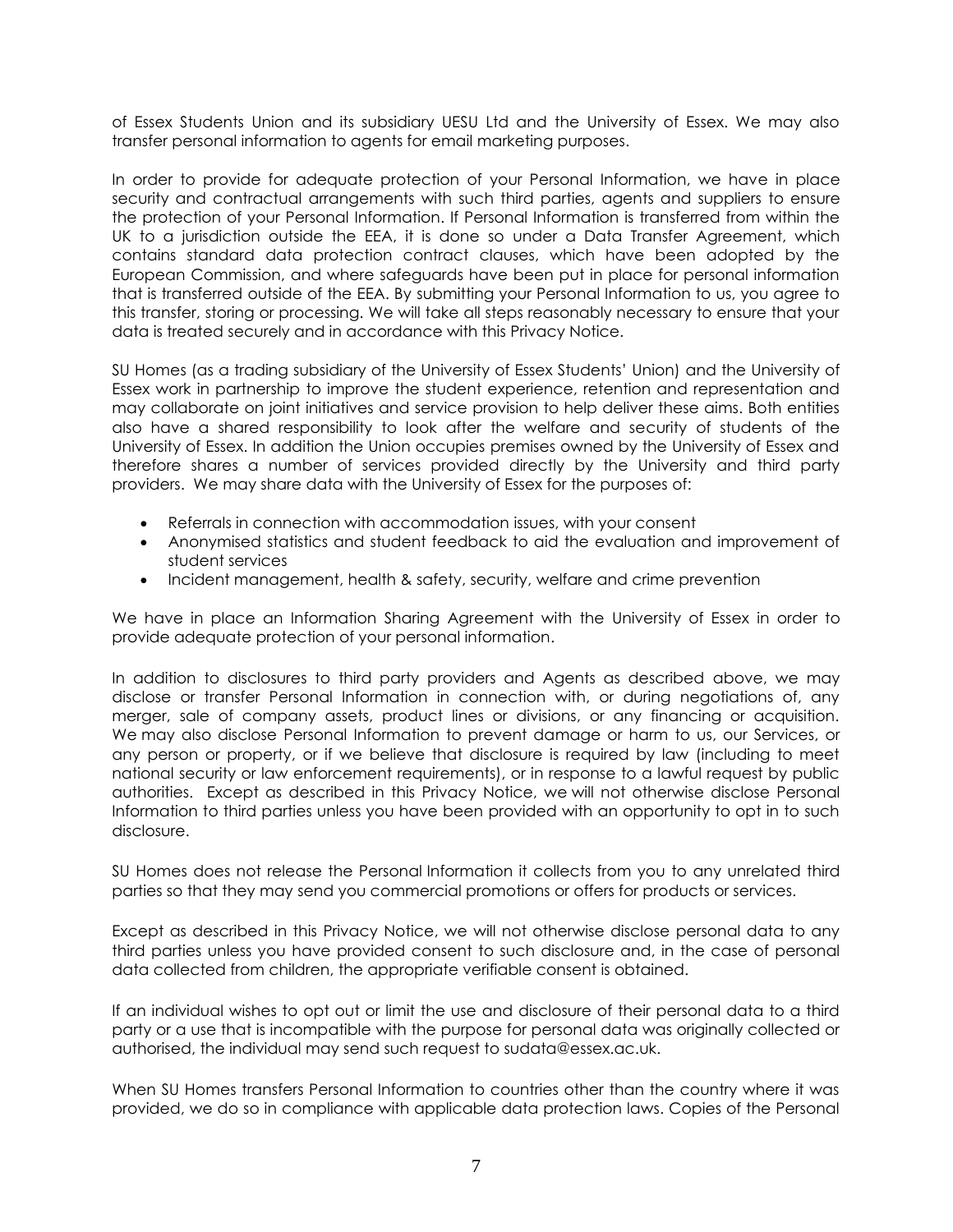Information at the point of origin are deleted on a regular basis. Any transfers of Personal Information from guests outside the European Economic Area (the "EEA"), will comply with GDPR requirements, as appropriate, in all respects.

# **Personal Information Security**

SU Homes maintains reasonable and appropriate security measures designed to help protect against loss, misuse, and alteration of Personal Information collected by SU Homes, which include:

- physical and logical access controls, including firewall, limited access, and SSL encryption technology, that limit who can access personal data based on business/processing need;
- privacy notices for personal data (this document) and for employee personal data (a copy of which may be requested at sudata@essex.ac.uk);
- annual employee training on our privacy policies;
- employees who are bound by confidentiality obligations;
- the appointment of a Data Controller to handle all personal data incidences or issues, including, without limitation, the handling of individual requests related to his/her personal data processed by SU Homes; and
- The University's Information Security Policy, and the University of Essex Students' Union Data Breach Policy that contain incident response plans for escalation and resolution of data breach incidents.

# **Cookies and Web Beacons**

The Union uses web beacons in emails to track traffic from the email to specific pages on our websites. You may be able to adjust your browser so that your computer either does not accept cookies, or notifies you when a website tries to deposit a cookie into your computer. Our website uses cookies however; our cookies do not contain confidential Personal Information such as your home address, telephone number, or credit card information. We do not exchange cookies with any third parties.

## **Changes to This Privacy Notice**

We may amend this Privacy Notice at any time. If we make any changes in the way we collect, use, and/or share your Personal Information, we will notify you by sending you an email at the last email address that you provided us, or by prominently posting notice of the changes on the web sites covered by this Privacy Notice.

## **Data Controller**

Your Personal Information is protected in the United Kingdom by the Data Protection Act 2018 (the "Act"), the General Data Protection Regulation 2016/679; and all relevant EU and UK data protection legislation. Under the Act we will only process your Personal Information in a lawful and fair manner. We will secure your Personal Information to prevent unauthorised access by third parties.

For the purposes of the Act, the data controller is the University of Essex Students' Union registered at Wivenhoe Park, Essex, CO4 3SQ and registered with the Information Commissioner's Office with registration number Z4727539.